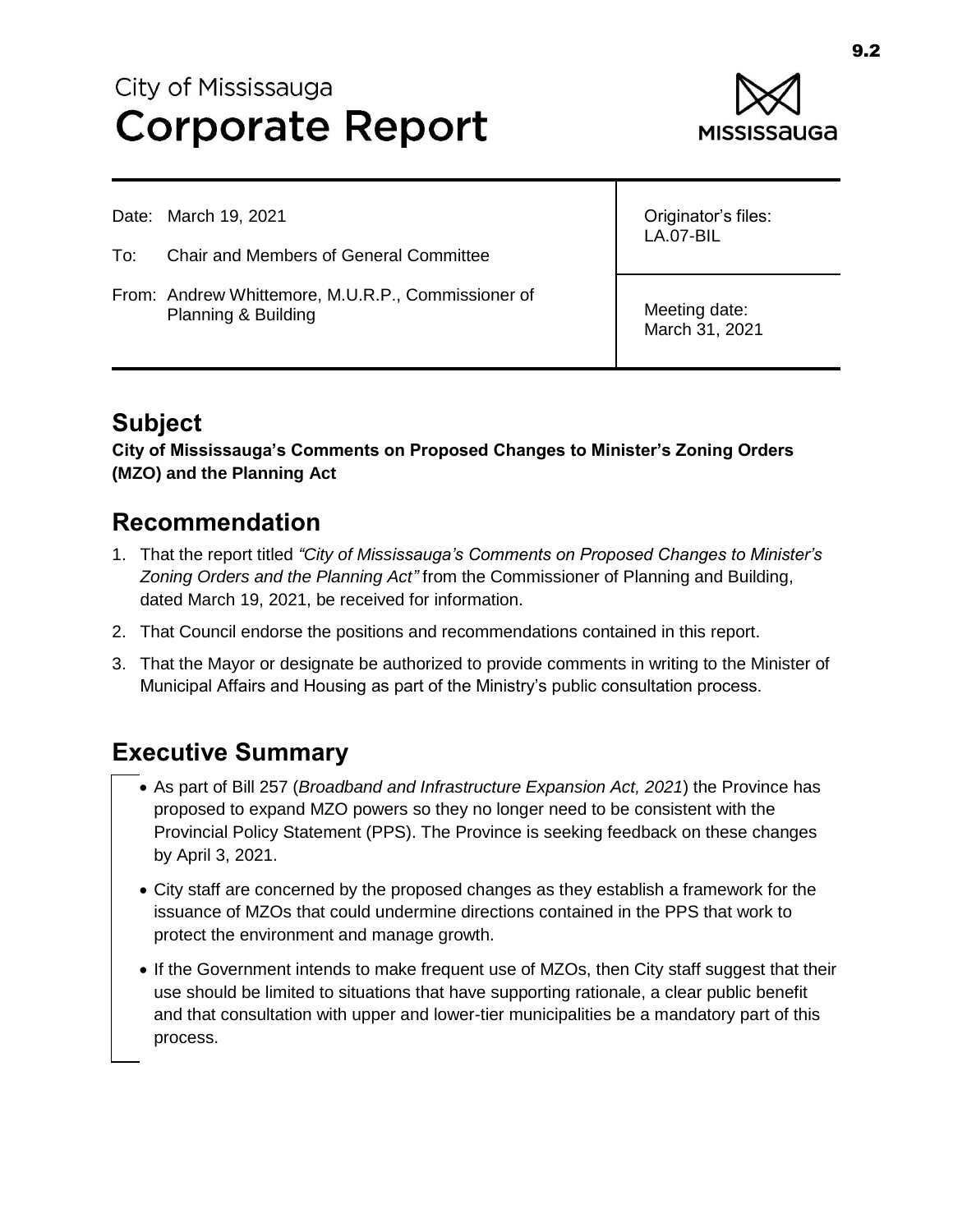### **Background**

The *Planning Act* has long afforded the Minister of Municipal Affairs and Housing (the Minister) the authority to directly zone land through an MZO. However, in past decades this power was rarely used.

The Minister has used MZOs more routinely, and expanded these powers in July 2020. Due to changes stemming from Bill 197, an MZO can now require the landowner to enter into what would be equivalent to a site agreement with the local municipality, and may require the landowner to comply with Inclusionary Zoning<sup>1</sup>.

The Minister is now proposing to further expand MZO powers as part of Bill 257 (*the Broadband and Infrastructure Expansion Act, 2021*). These changes would give the Minister the power to issue MZOs that are not consistent with the Provincial Policy Statement (PPS). In addition, the changes would work retroactively, so any existing MZOs do not have to be consistent with the PPS.

The PPS is a foundational document for planning in Ontario. For decades, it has supported decision making around matters of provincial interest, and municipal planning decisions must be consistent with its statements. The PPS includes policies designed to protect the environment and heritage, manage growth, guide settlement area expansions, protect productive farmland and support housing choices.

The Province is seeking feedback on these proposed changes by April 3, 2021.

# **Comments**

The City supports provincial efforts expedite the delivery of government priorities, including transit-oriented communities, affordable housing, long-term care homes and strategic economic recovery projects by removing red tape and delays. However, City staff are concerned with the proposed changes for the following reasons set out below.

#### **1. Proposed changes could result in MZOs that are inconsistent with the PPS**

The proposed expanded powers would change the framework going forward to allow for the issuance of MZOs that are no longer consistent with the PPS. This would permit granting of an MZO that has no regard to current planning legislation or the public engagement and input behind those plans. Most lands in the province would follow one set of rules as defined by the

<sup>1</sup> Corporate Report titled *City of Mississauga's Comments on Enhanced Ministerial Zoning Orders (MZOs)* dated January 22, 2021 to General Committee (refer item 9.13) - link: [https://pub](https://pub-mississauga.escribemeetings.com/FileStream.ashx?DocumentId=8935)[mississauga.escribemeetings.com/FileStream.ashx?DocumentId=8935](https://pub-mississauga.escribemeetings.com/FileStream.ashx?DocumentId=8935)